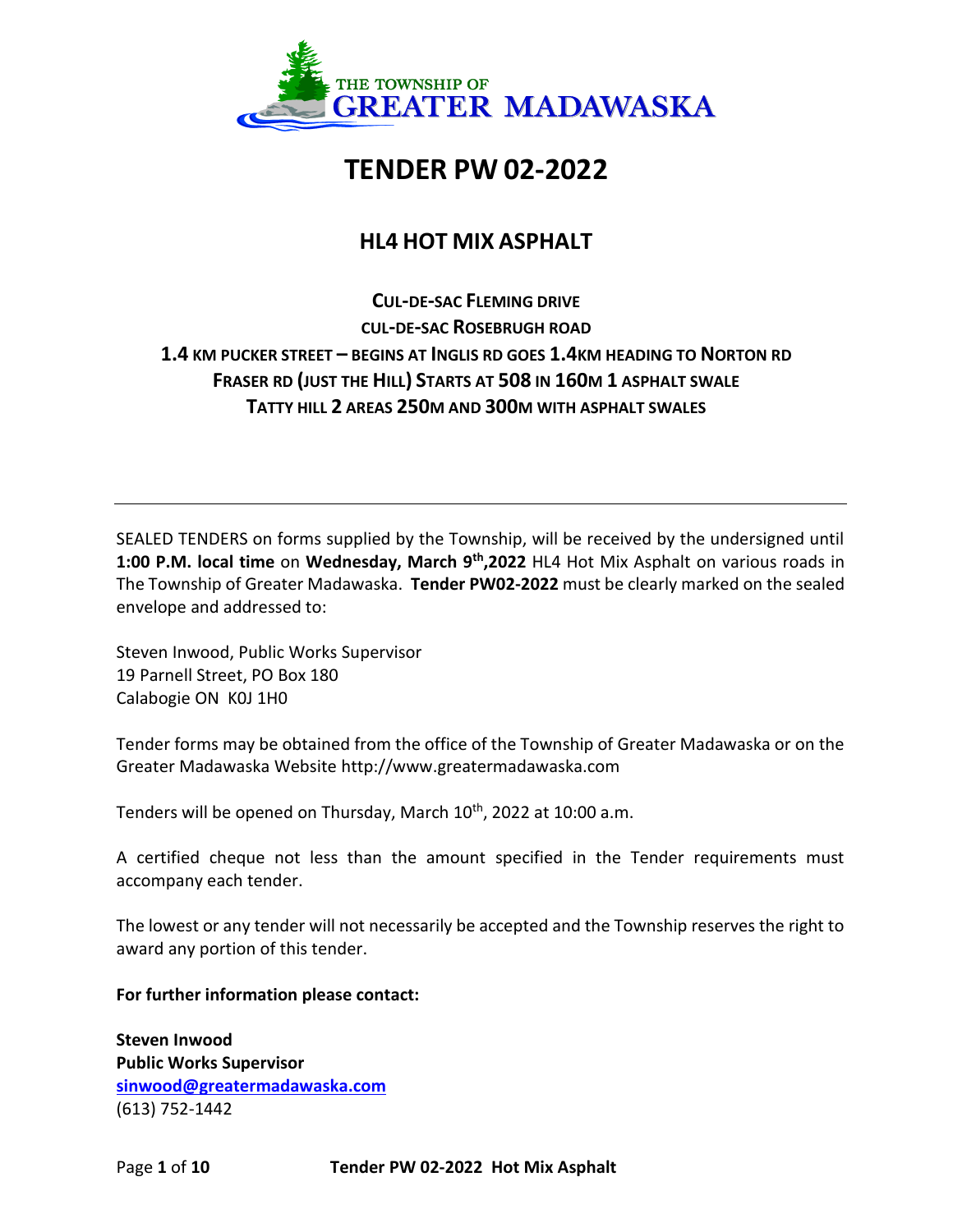| <b>COMPANY BIDDING:</b> |  |
|-------------------------|--|
| <b>ADDRESS</b>          |  |
|                         |  |
| <b>POSTAL CODE:</b>     |  |
| <b>EMAIL:</b>           |  |
| <b>TELEPHONE:</b>       |  |

All bidders who download any bid opportunity from the Township of Greater Madawaska Web Page are to check the page often for any changes or addendums. It is the bidders' sole responsibility to access the Web Page and download any changes or addendums to any bid opportunity. Any bids received that do not include posted addendums and/or change notices may be rejected.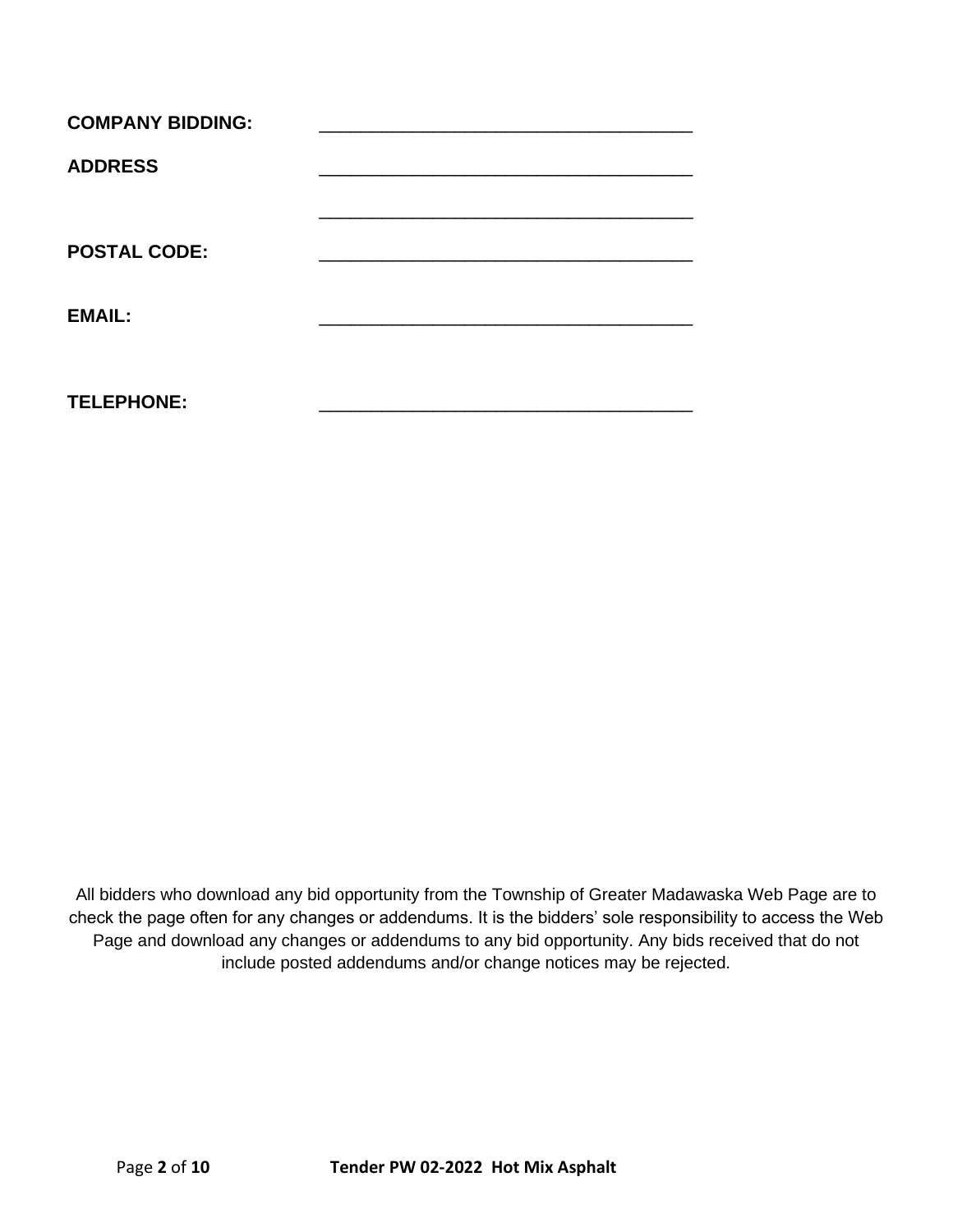| <b>Name of Individual or Firm:</b><br>(Hereafter referred to as the<br>"Contractor") |  |
|--------------------------------------------------------------------------------------|--|
| <b>Address:</b>                                                                      |  |
| <b>Signature of Person</b><br><b>Signing for Firm:</b>                               |  |
| Date:                                                                                |  |
| <b>Office of Person</b><br><b>Signing for Firm:</b>                                  |  |
| <b>Witness or Firm Seal:</b>                                                         |  |
| <b>TOTAL QUOTE:</b>                                                                  |  |
| (Including Applicable Taxes)                                                         |  |

# **LOWEST OR ANY TENDER NOT NECESSARILY ACCEPTED**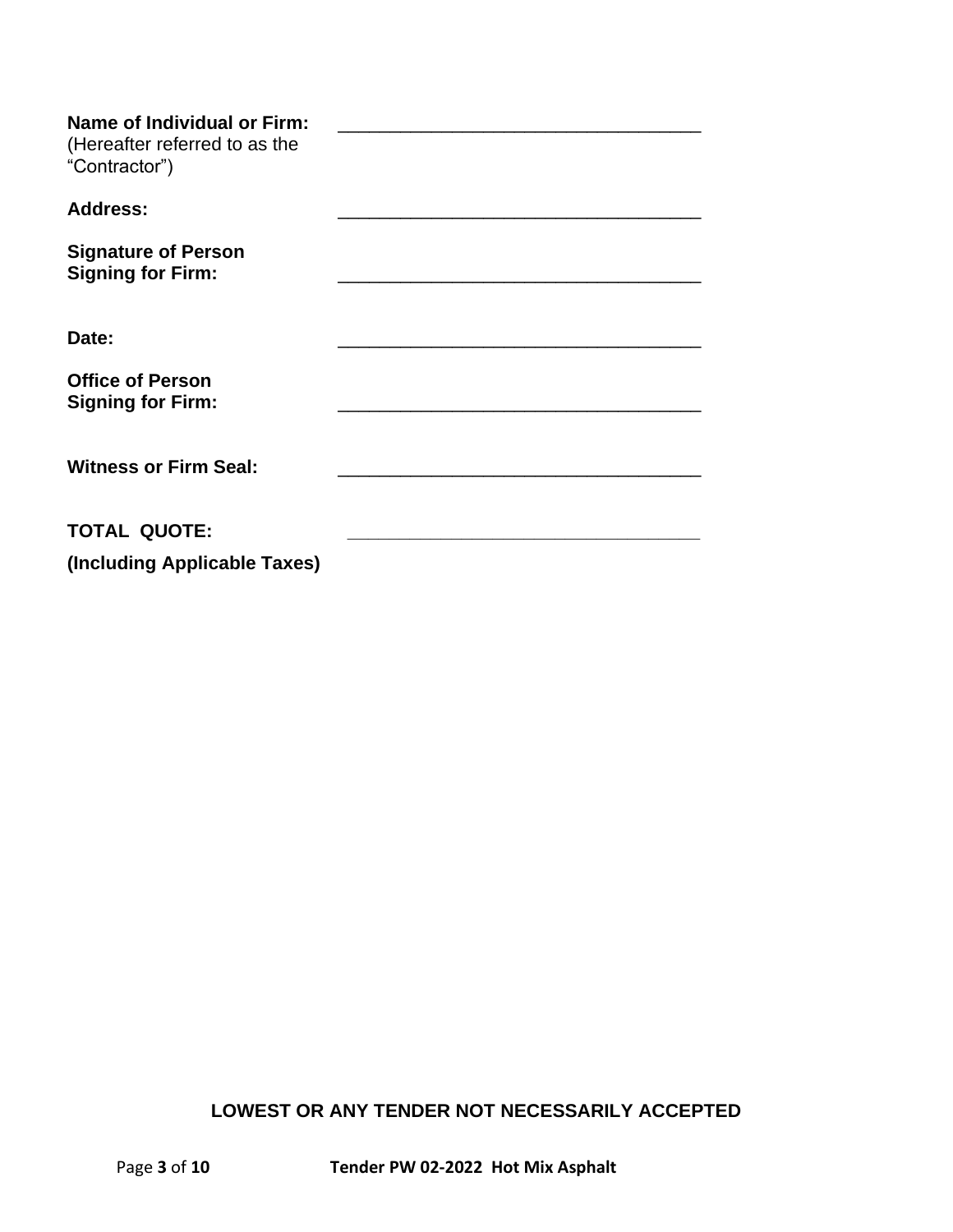# *Specifications/Tendering Requirements*

#### Basis of Rejection of Tender

In addition to lowest or any tender(s) not necessarily accepted, tenders may also be rejected for any one of the following reasons:

- Bids received after closing date.
- Bids received on other than the tender form supplied.
- Bids not completed in ink or by typewriter.
- All items not bid (except where tender form clearly states that award may be made for individual items).
- Qualified or conditional bids.
- Bids not properly signed and sealed.

#### Tender Requirements

- No work shall be done on Saturdays, Sundays or Statutory Holidays.
- Lowest or any tender not necessarily accepted.
- All bids can be individually awarded or awarded to one contractor.
- Schedules will be made with successful contractor when roads are ready for work to be completed.

#### Tender Deposit

A certified cheque made payable to the Township in the amount of 10% of the total tender must be submitted with the tender. The cheque of the unsuccessful bidders will be returned within seven days of tender opening. The cheque of the successful bidder will be retained until Township's acceptance of the work.

Tenders not accompanied by a certified cheque will not be considered.

#### Insurance

Commercial General Liability Insurance shall be issued on an occurrence basis for an amount of not less than \$5,000,000 per occurrence / \$5,000,000 annual aggregate for any negligent acts or omissions by contractor relating to their obligations under this Agreement. Such insurance shall include, but is not limited to bodily injury and property damage including loss of use; personal injury; contractual liability; premises, property & operations; non-owned automobile; broad form property damage.

Such insurance shall add the Township of Greater Madawaska as Additional Insured with respect to the operations of contractor. This insurance shall be non-contributing with and apply as primary and not as excess of any insurance available to the Township.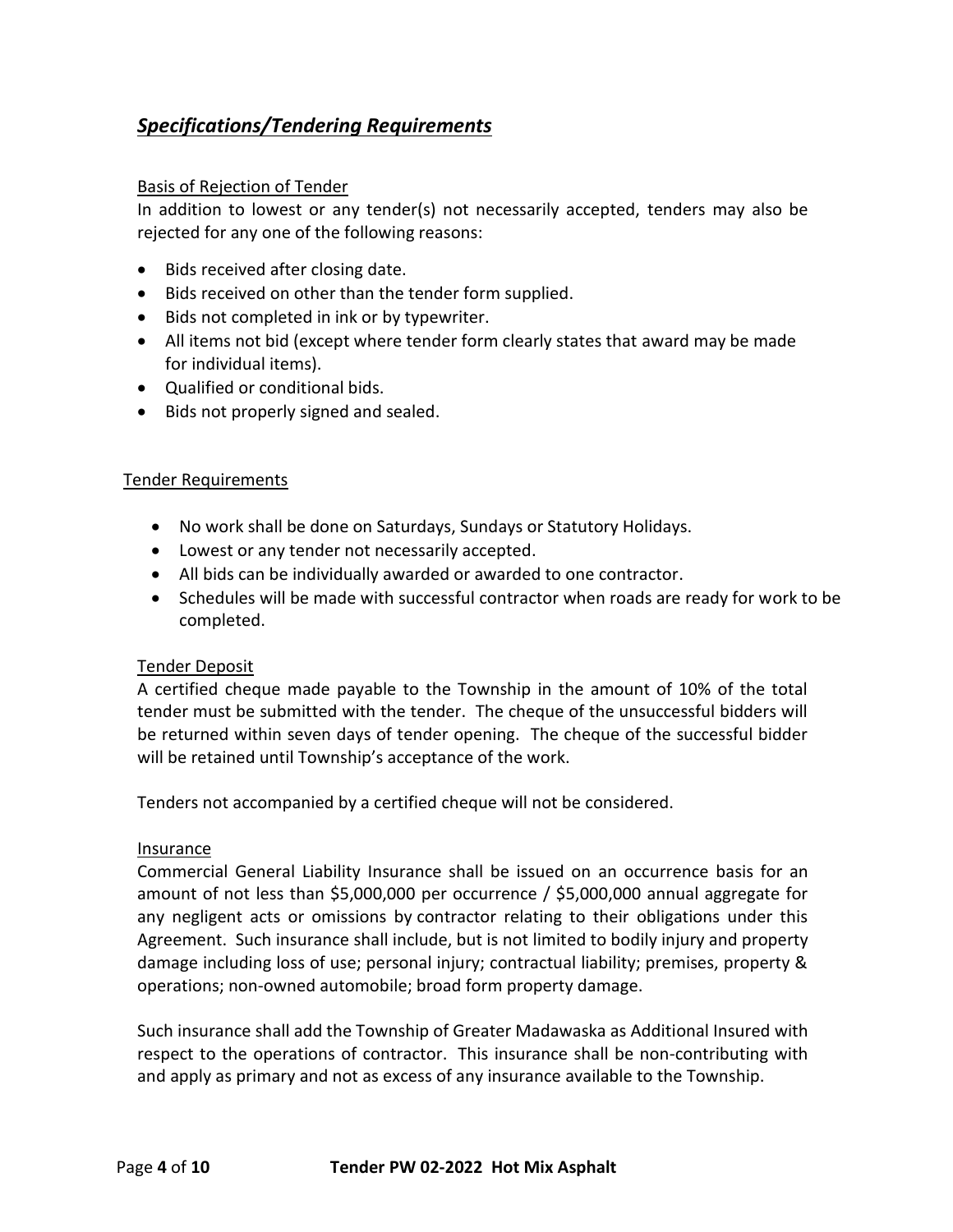Automobile liability insurance with respect to owned or leased vehicles used directly or indirectly in the performance of the services covering liability for bodily injury, death and damage to property with a limit of not less than \$5,000,000 Inclusive for each and every loss.

The Policies shown above shall not be cancelled unless the Insurer notifies the Township in writing at least sixty (60) days prior to the effective date of the cancellation. The insurance policy will be in a form and with a company which are, in all respects, acceptable to the Township.

The Township reserves the right to request additional insurance (ie. Environmental Liability Coverage) to comply with exposure associated with a particular job.

The Contractor agrees to indemnify and save harmless the Owner from all costs, losses, damages, judgements, claims, demands, suits, actions or other proceedings in any manner based upon, occasioned by or attributable to anything done or omitted to be done by the Contractor, its directors, officers, employees, agents or volunteers in connection with services provided.

#### **WSIB**

The successful bidder shall comply with the regulations of the Workplace Safety & Insurance Board of Ontario. The Contractor shall provide proof of coverage to the Township prior to the commencement of work.

# *INFORMATION TO BIDDERS*

#### Regulations

The Contractor shall abide, if applicable, by the requirements of the Industrial Standards Act, the Employment Standards Act and any other Acts or By-Laws which are relative to the performance of the work.

#### Completion

Specific completion dates shall be of the essence of this agreement.

Failure to comply with specified completion dates may result in tender/contract cancellation, thereby utilizing the contractor's tender deposit for any and/or extra costs incurred by the Township of Greater Madawaska.

#### Damage by Vehicles and Other Equipment

If at any time, in the opinion of the Public Works Supervisor, damage is being done or is likely to be done to any highway or any improvement thereon by the Contractor's vehicles or other equipment whether licensed or unlicensed, the Contractor shall, on the direction of the Public Works Supervisor and at the Contractor's own expense make changes in or substitutions for such vehicles or other equipment or shall alter loading or shall in some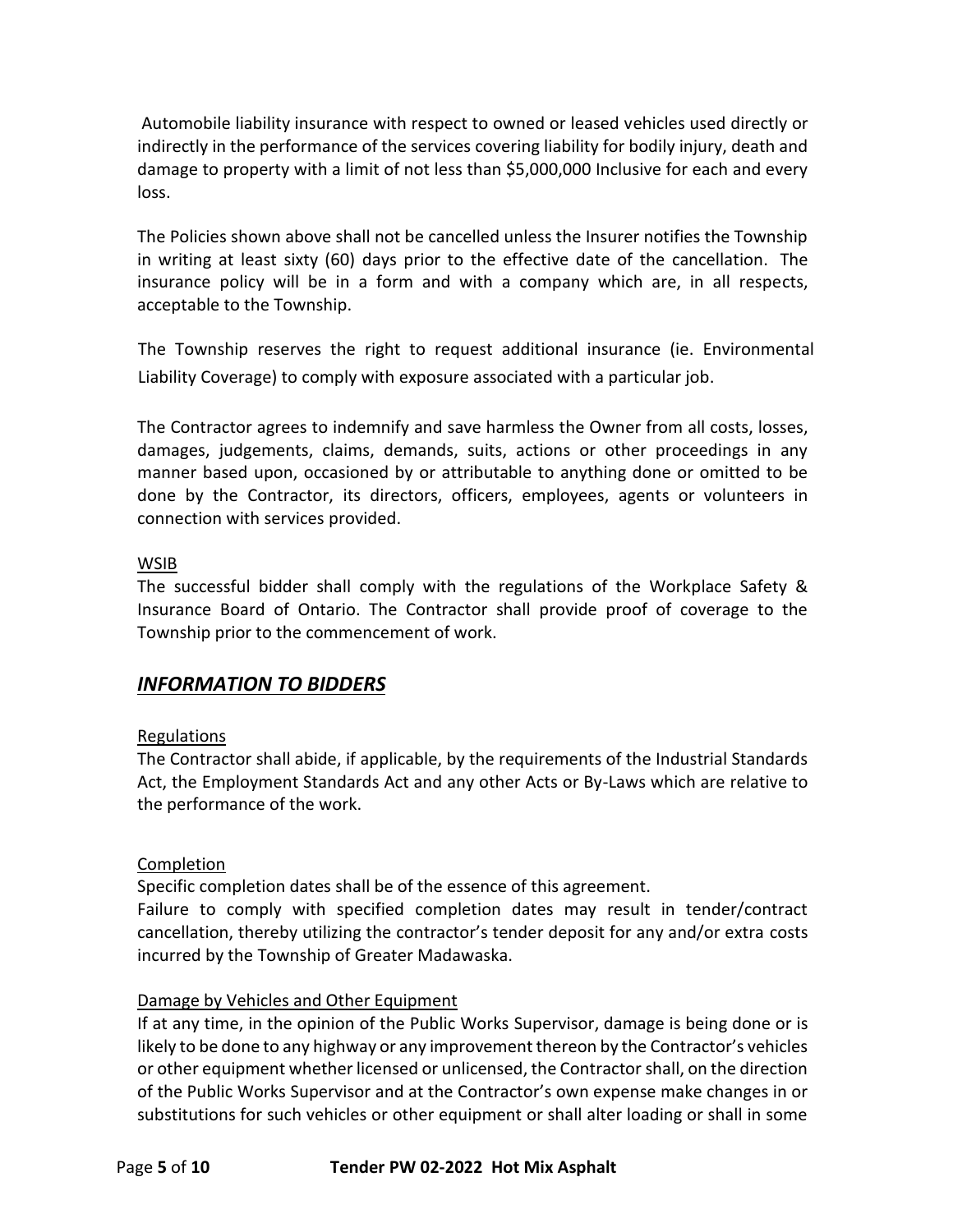other manner remove the cause of such damage to the satisfaction of the Public Works Supervisor.

### Loading of Motor Vehicles

Where a vehicle is hauling material for use on the work under the contract, in whole or in part upon a public highway and where motor vehicles registration is required for such vehicle, the Contractor shall not cause or permit such vehicle to be loaded beyond the legal limit as specified in the Highway Traffic Act, whether such vehicle is registered in the name of the Contractor or otherwise.

### Material Testing

The Township will be randomly sampling and testing the gradation of the material delivered on the road to ensure compliance.

If the material delivered does not comply with specifications, the Township may reduce payment by the percentage of material that does not meet the specification.

### Scope of Work

This work shall consist of the supply of all labour, equipment and materials to apply surface treatment on the roads specified within the Township of Greater Madawaska.

# *MEASUREMENT FOR PAYMENT*

Measurement for payment of surface treatment applied will be by the units of square meters and will include only those materials incorporated into the work and accepted by the Public Works Supervisor, **OR** by the tonne if hot mix asphalt is accepted.

# *Specifications/Tendering Requirements*

The Contractor has carefully examined the provisions, plans, specification and conditions attached to this tender and has carefully examined the site and location of the work to be done under this contract; and the Contractor also understands and accepts the said provisions, plans, specifications and conditions and for the prices set forth in this tender, hereby offers to furnish all machinery, tools, apparatus and other means of construction, furnish all materials, except as otherwise specified in the contract and to complete the work in strict accordance with the provisions, plans, specifications and conditions attached to this tender.

All bids must be received in sealed envelopes.

Tenders shall be open for acceptance for a period of 30 days after the closing date. After this time, the tender may only be accepted with the consent of the successful bidder.

It is agreed that the tender quantities are estimated only and may be increased or decreased by the Township without alteration of the contract price. However, should such increase or decrease exceed 20%, then either party to the contract may request, in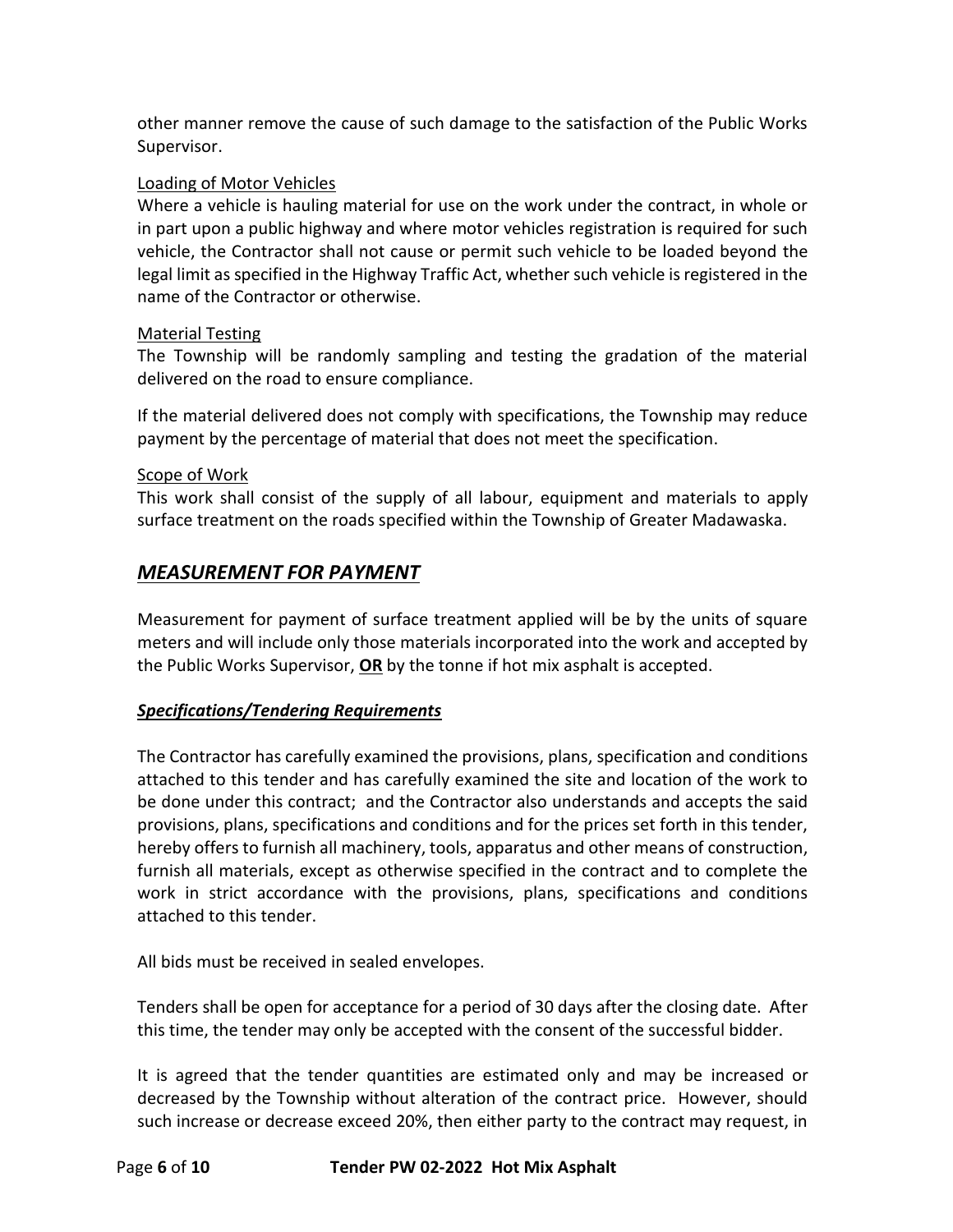writing, that negotiations be carried out to determine if a revised unit price would be appropriate.

# **Accessibility Declaration**

| In submitting this tender/quotation, I/we, on behalf of |                         |
|---------------------------------------------------------|-------------------------|
| certify the following:                                  | (legal name of company) |

a) As employer and Consultant OR Constructor for this project, I/we agree to remain in compliance with the requirements of the "Accessibility For Ontarians With Disabilities Act, 2005", including Ontario Regulation 191/11 and Ontario Regulation 429/07.

Dated at \_\_\_\_\_\_ this day of \_\_\_\_\_\_\_\_\_\_\_\_\_\_\_\_\_\_\_\_\_\_, 2022.

 $\overline{\phantom{a}}$  , where  $\overline{\phantom{a}}$  , where  $\overline{\phantom{a}}$  , where  $\overline{\phantom{a}}$ 

 $\overline{\phantom{a}}$  , where  $\overline{\phantom{a}}$  , where  $\overline{\phantom{a}}$  , where  $\overline{\phantom{a}}$ (Authorized Signing Officer)

(Title)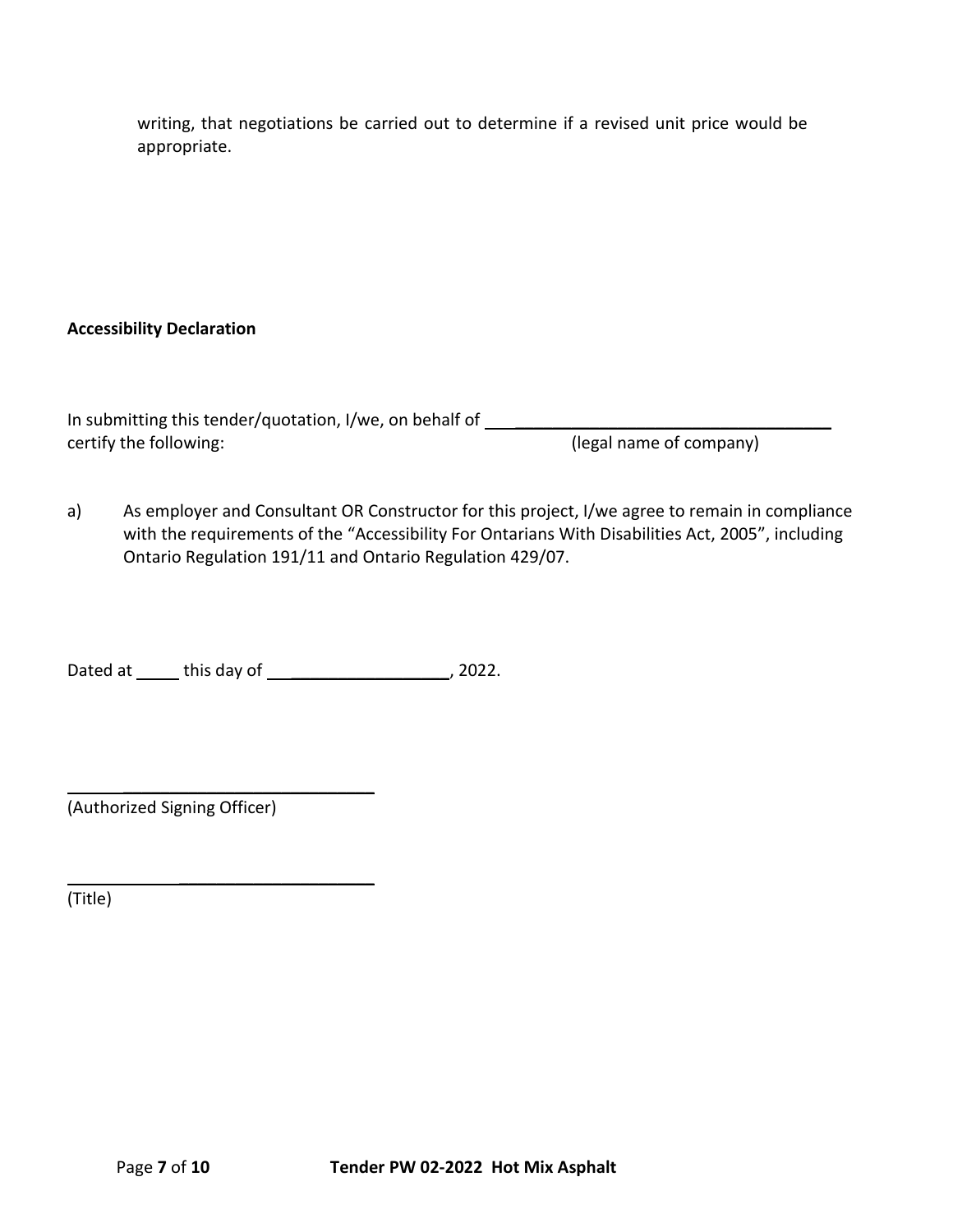I/We (the Contractor) promise to commence work on or before \_\_\_\_\_\_\_\_\_\_\_\_\_\_\_\_\_\_\_\_\_\_\_\_\_\_\_\_\_\_\_\_\_\_\_\_ (to be completed by Contractor) and to diligently perform the work without undue delay and further promise to complete the work on or before the date(s) specified on each tender item.

 $BY:$ 

Name of Contractor

Address

Phone Number

E-mail address

Signature of Person Signing for Firm

\_\_\_\_\_\_\_\_\_\_\_\_\_\_\_\_\_\_\_\_\_\_\_\_\_\_\_\_\_\_\_\_\_\_\_\_

\_\_\_\_\_\_\_\_\_\_\_\_\_\_\_\_\_\_\_\_\_\_\_\_\_\_\_\_\_\_\_\_\_\_\_\_

\_\_\_\_\_\_\_\_\_\_\_\_\_\_\_\_\_\_\_\_\_\_\_\_\_\_\_\_\_\_\_\_\_\_\_\_

\_\_\_\_\_\_\_\_\_\_\_\_\_\_\_\_\_\_\_\_\_\_\_\_\_\_\_\_\_\_\_\_\_\_\_

\_\_\_\_\_\_\_\_\_\_\_\_\_\_\_\_\_\_\_\_\_\_\_\_\_\_\_\_\_\_\_\_\_\_\_\_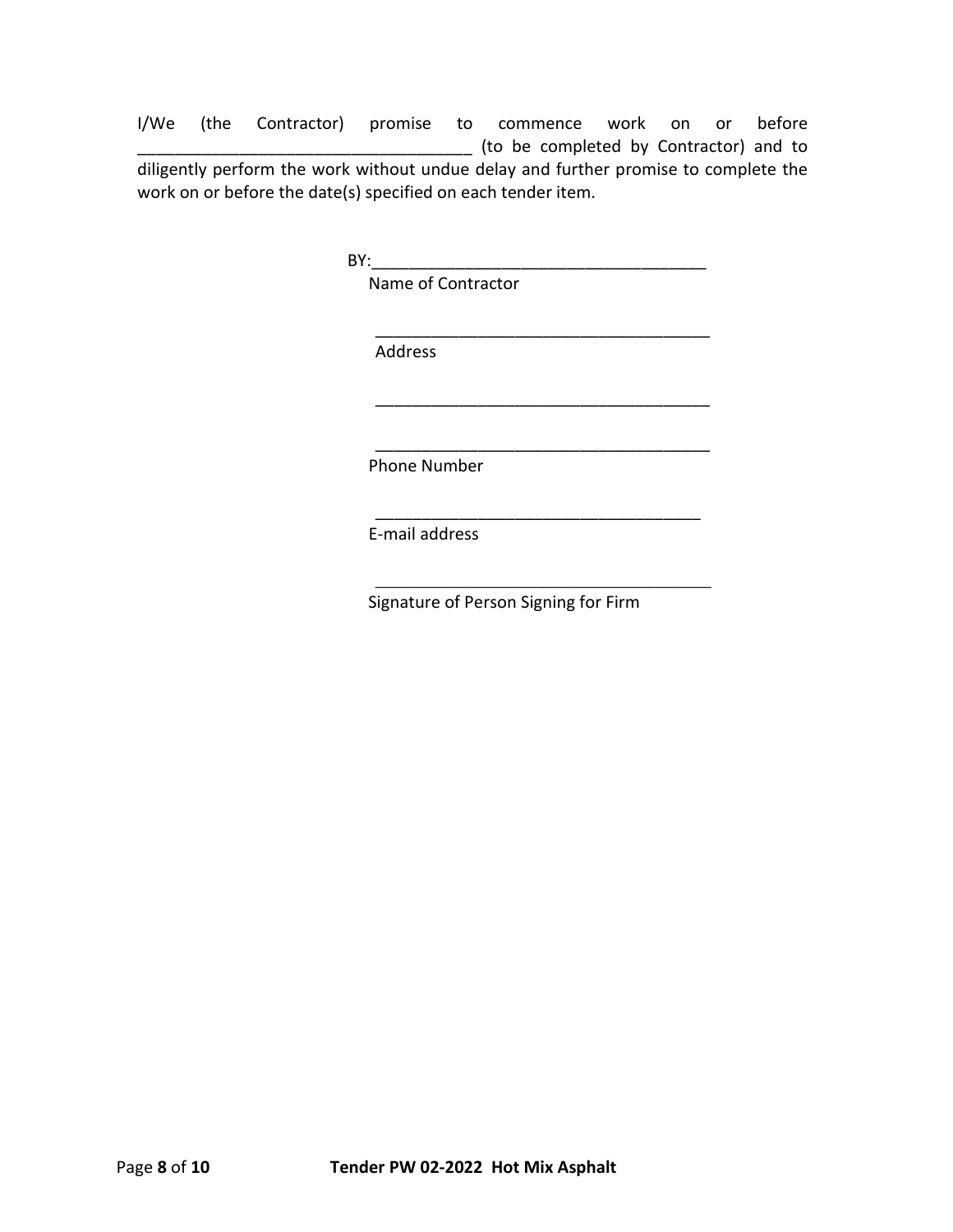| <b>LOCATION</b>                                           | SPEC.<br>NO.                                                                 | <b>ITEM</b>                                              | <b>UNIT</b>              | <b>ESTIMATED</b><br><b>QUANTITY</b> | <b>UNIT</b><br><b>PRICE</b> | <b>AMOUNT</b> |
|-----------------------------------------------------------|------------------------------------------------------------------------------|----------------------------------------------------------|--------------------------|-------------------------------------|-----------------------------|---------------|
| <b>Fleming Drive</b><br>Cul-de-sac<br>$480 \; \text{m}^2$ | 310-SP<br>F-310C-003<br>F-310C-004<br>F-310C-005<br>F-310C-007<br>F-532C-003 | Hot Mix<br>HL4<br>(pg 58-34)<br>50 mm lift               | tonnes                   | 55                                  |                             |               |
| <b>Fleming Drive</b><br>Cul-de-sac                        |                                                                              | Pulverize,<br>Prep, add<br>M gravel<br>and fine<br>grade | m <sup>2</sup>           | 480                                 |                             |               |
| Rosebrugh Road<br>Cul-de-sac<br>$180 \; \text{m}^2$       | 310-SP<br>F-310C-003<br>F-310C-004<br>F-310C-005<br>F-310C-007<br>F-532C-003 | Hot Mix<br>HL4<br>$(pg 58-34)$<br>50 mm lift             | tonnes                   | 25                                  |                             |               |
| Rosebrugh Road<br>Cul-de-sac                              |                                                                              | Fine<br>Grading of<br>Granulars                          | m <sup>2</sup>           | 230                                 |                             |               |
| <b>Fraser Road</b><br>160m<br>8 m wide                    | 310-SP<br>F-310C-003<br>F-310C-004<br>F-310C-005<br>F-310C-007<br>F-532C-003 | Hot Mix<br>HL4<br>$(pg 58-34)$<br>50 mm lift             | tonnes                   | 160                                 |                             |               |
| <b>Fraser Road</b><br>160m<br>8 m wide                    |                                                                              | Pulverize,<br>Prep, add<br>M gravel<br>and fine<br>grade | m <sup>2</sup><br>tonnes | 1280<br>200                         |                             |               |
| <b>Fraser Road</b><br><b>Asphalt Swale</b>                | 310-SP<br>F-310C-003<br>F-310C-004<br>F-310C-005                             | Hot Mix<br>HL4<br>$(pg 58-34)$<br>50 mm lift             | tonnes                   | <b>10</b>                           |                             |               |